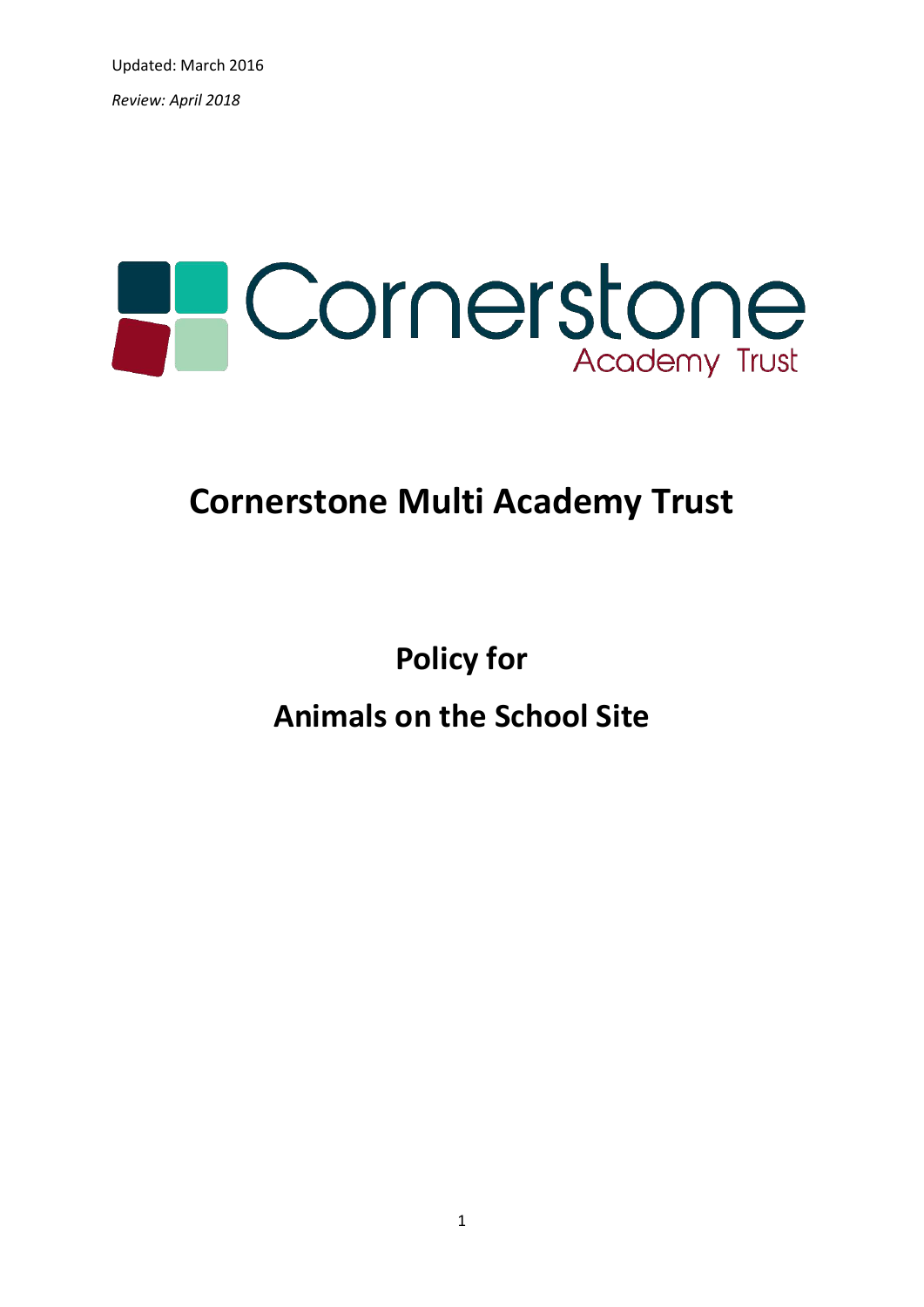Updated: March 2016

*Review: April 2018*

# **September 2015**

### **Introduction**

The purpose of this policy is to provide guidance for staff, pupils, parents/carers and visitors regarding dogs and other animals on the school site either for educational purposes or while parents/carers are dropping off and picking up their children.

The school recognises that children can benefit from contact with pets and other animals, increasing their understanding of responsibility and developing empathy and nurturing skills. The development of these skills is a fundamental part of the school's personal, health and social education curriculum. In addition to these benefits children take great enjoyment from interaction with pets and other animals.

With dogs being one of the UK's most popular pets, children are likely to have considerable exposure to dogs, in particular, outside school. Developing children's awareness of how to behave safely around dogs is therefore important.

Dogs may also be brought into school by outside agencies, e.g. Guide Dogs for the Blind or animal rescue charities such as the Dogs Trust.

# **Risks of Dogs and Other Animals on the School Site**

The school recognises that there are risks allowing dogs and other animals on the school site, including biting incidents and barking which may frighten children. Parents may understandably have concerns regarding dogs on the school site. It is the school's aim to maximise the benefit of children's contact with dogs and other animals, and control risks, by asking staff, parents/carers and visitors to follow some simple rules, exercise common sense and encourage the sensible behaviour of pupils around dogs and other animals.

# **Legislation**

The school is required to comply with all legislation including, but not limited to, the Health and Safety at Work Act 1974 and the Management of Health and Safety at Work Regulations 1999. These pieces of legislation establish the standards that must be met to ensure the health and safety of all employees and others (pupils, parents/carers and visitors) who may be affected by any school activity and are enforced by the Health and Safety Executive.

# **Bringing Dogs onto the School Site**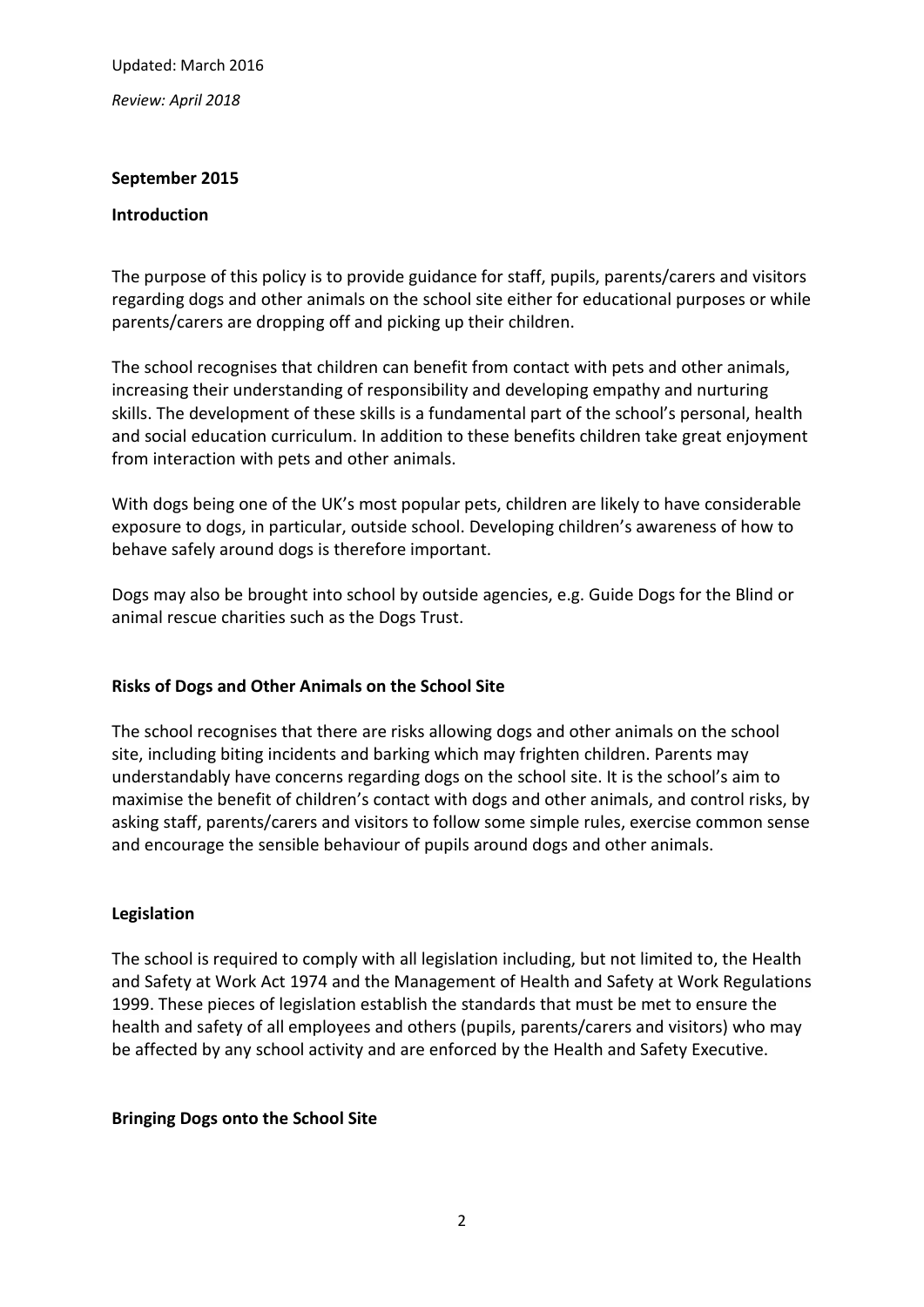Updated: March 2016 *Review: April 2018*

The school has no jurisdiction regarding dogs walked or tied up outside the school grounds but in the vicinity of the building. This includes School Lane. However, the school respectfully asks parents/carers to adopt the same safe practices in the vicinity of the school as it would on the school site.

The school welcomes parents/carers who would like to bring their dog to school when they drop off or collect their child. The school will provide a bowl of water for visiting dogs adjacent to the main reception area.

Parents/carers are asked to ensure that their dog remains on a lead while on school premises, is supervised at all times and controlled so that it does not leap on children or other adults. Children must never be left alone with dogs.

Parents/carers should keep their dog away from other dogs within the school grounds as it is not always possible to gauge how dogs will react towards each other.

It is imperative that parents/carers do not allow their dog to foul the school premises. In the event of any dog foul, it should be removed immediately by the adult responsible for the dog and disposed of appropriately, i.e. placed in a designated dog foul bin or taken home.

Dogs should be muzzled where necessary to prevent children being frightened by barking or the threat of biting. Consideration should be given to the temperament and characteristics of the breed of dog being brought onto the school site, including the size of the dog and its age. You may wish to consult

<http://www.thekennelclub.org.uk/services/public/breed/Default.aspx>

if you have any concerns as to the suitability of a particular breed of dog. Thought should also be given to the environment that the animal has been brought up in. Dogs and puppies brought up in a family home environment will be more accustomed to the behaviour and sounds of children.

Large numbers of children could cause a dog to become nervous and agitated. Since dogs cannot speak, they will communicate through their body language. Growling or baring of teeth indicates that the dog is feeling angry or threatened. Flattened ears, tail lowered or between their legs, hiding behind their owner, or whining are signs that the dog is frightened or nervous. Dogs displaying any of these warning signs should be immediately removed from the environment by their owner.

Aggressive dogs, or those with a history of aggression, must not be brought onto school grounds.

Parents/carers are asked not to bring dogs that are ill onto the school site.

Dogs with young puppies (those under the age of 8 weeks) should not be brought onto the school site as there is a risk of the mother becoming overprotective, which may cause her to react out of character.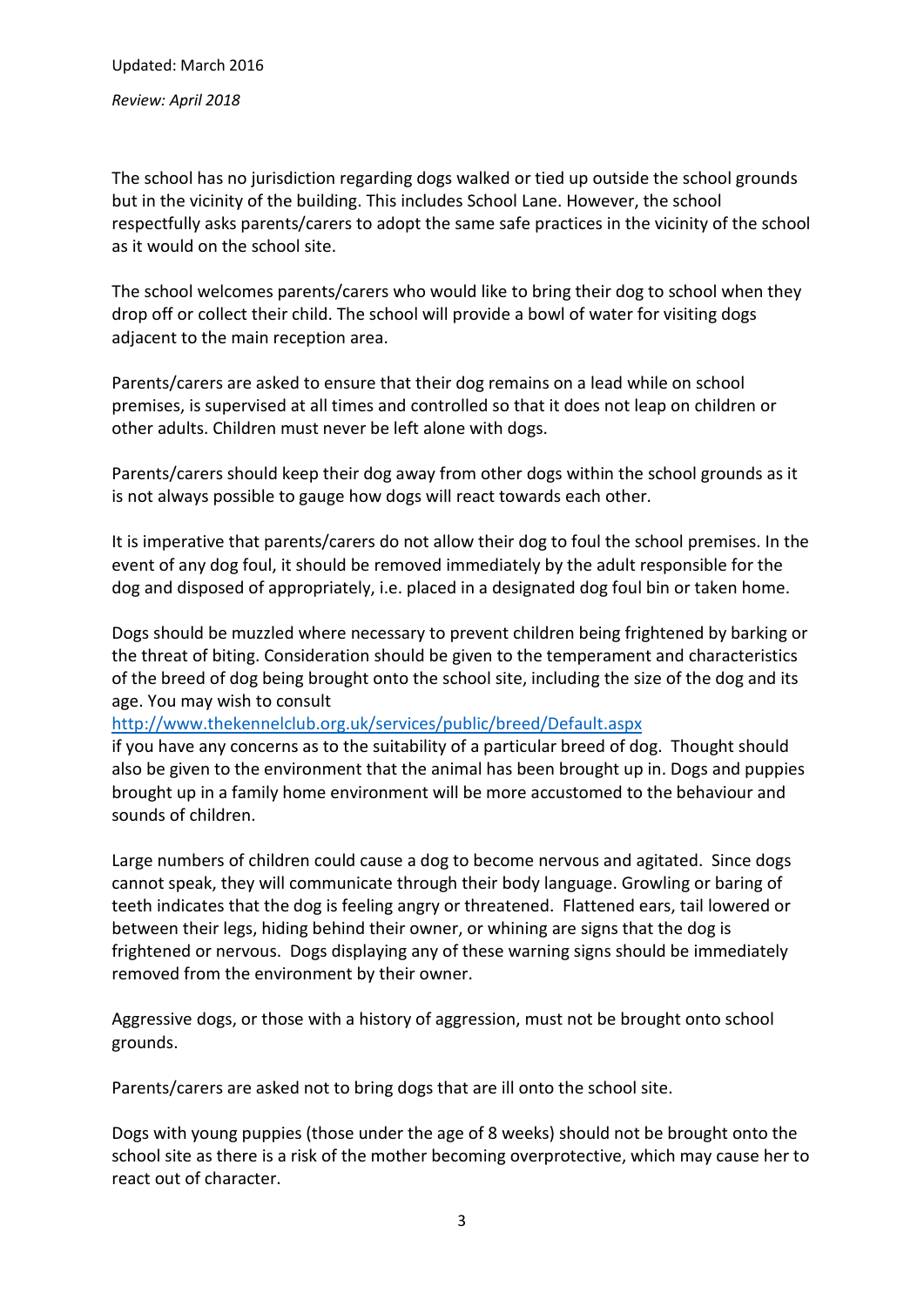The school will ensure that pupils are regularly reminded of what is appropriate behaviour around dogs. It will seek to offer teaching sessions from external agencies such as the Dogs Trust. Children can become excited and it is important that they react calmly and carefully around dogs. The school will inform pupils that:

- They should not make sudden movements.
- They must ensure that they approach dogs and stroke them gently and calmly.
- They should never stare into a dog's eyes as this could be interpreted as threatening by the dog.
- They should not put their face near a dog.
- They should always approach a dog standing up.
- They should never go near or disturb a dog that is sleeping or eating.
- They should not feed or eat close to dogs.
- They should wash their hands after handling a dog.

### **Walking or Exercising Dogs on the School Site**

The school playing field and playgrounds should not be used for the purposes of exercising dogs. Broadclyst recreation ground is a short walking distance from the school and parents/carers are encouraged to exercise their dogs there. There are designated dog foul bins at the recreation ground.

# **Animals in the Classroom**

A risk assessment will be undertaken prior to any animal being brought into the classroom, for example, for 'show and tell', a science lesson or other classroom activity. Parents will be notified prior to planned activities involving animals and consent for the activity sought where appropriate.

Children will not have unsupervised access to any animal and will be told how to behave around the animal and handle it safely. Where the school has been notified that a child has an allergy to an animal, they will be kept away from the animal as appropriate.

Children will be required to wash their hands after handling any animals.

Feedback from parents/carers regarding this policy is encouraged. The policy will be reviewed on a regular basis and updated as necessary.